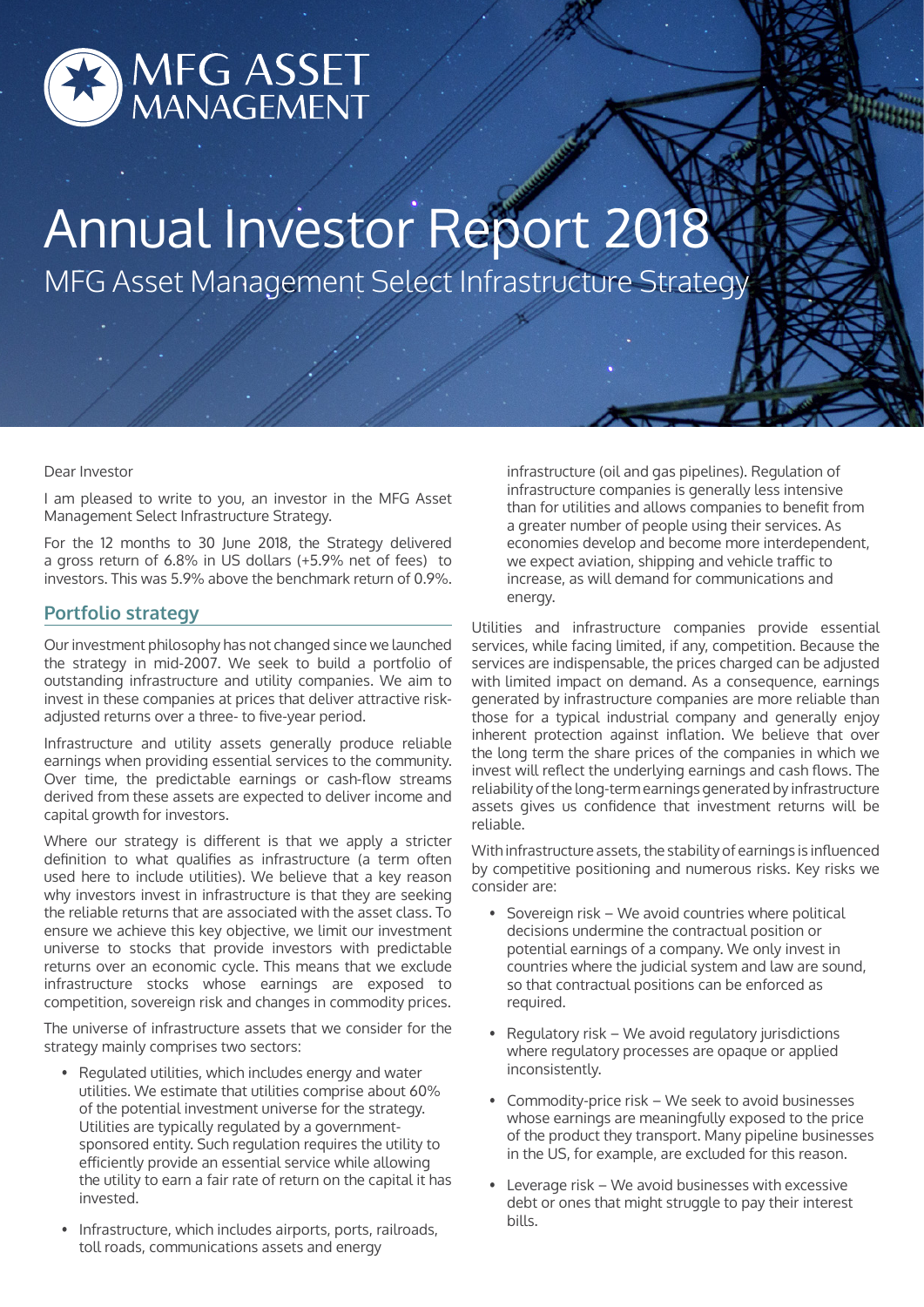# **Portfolio review for 2017-18**

At 30 June 2018, the portfolio consisted of 29 investments compared with 31 investments a year earlier. The 10 biggest investments represented 48% of the portfolio at 30 June 2018 compared with 46% a year earlier.

The strategy held approximately 9.4% in cash on 30 June 2018, about the same level as a year earlier. The decision to hold such a large cash holding reflects a view that accommodative monetary policy of recent years has boosted global asset prices and that the unwinding of this policy could lead to a repricing of assets. We expect to invest the bulk of our cash holding over the medium term.

The composition of the portfolio by sector at 30 June 2017 and 2018 was:



## **Portfolio by sector as at 30 June 2018**



#### The key changes to the portfolio over the year are a small increase in the allocation to infrastructure segments (the blue and grey segments in the pie chart above) offset by a small reduction in the level of cash. Within the infrastructure allocation, we have increased the allocation to toll roads and airports and reduced the allocation to communications infrastructure.

The reduction in the allocation to communications reflects our decision to exclude satellite companies from our universe. Our infrastructure definition requires that a limited share of the earnings derived from the asset should be subject to competition. The earnings of satellite companies have

historically been dominated by their satellite TV businesses where the satellite company broadcasts the TV signal for TV operators. When we initially invested in the satellite companies, we were attracted to the stable and attractive cash flows generated by the satellite TV businesses as demand for paid TV has historically been highly resilient to the economic cycle and is subject to limited competition between operators. However, the competitive dynamics in the non-TV part of the operators' businesses has been higher than anticipated. It is our assessment that, due to advancements in communications technology, a material component of the earnings of the satellite companies is now subject to competition. As a consequence, we sold two satellite companies during the year – SES and Eutelsat.

We have maintained the allocation to regulated utilities at about 30% of the portfolio. As we have noted in previous years, the easy global monetary conditions of recent years have boosted the share prices of regulated utility stocks. It has been our assessment that regulated utilities in the betterperforming economies of the world, effectively the mostdefensive infrastructure investment opportunities, were less attractive investments compared with opportunities available elsewhere in the infrastructure investment universe.

The composition of the portfolio by geography at 30 June 2017 and 30 June 2018 was:



## **Portfolio by region as at 30 June 2018**

#### **Portfolio by region as at 30 June 2017**



While we have increased the share of the portfolio invested in North America over the course of the year, we remain underweight relative to our universe. The bulk of the available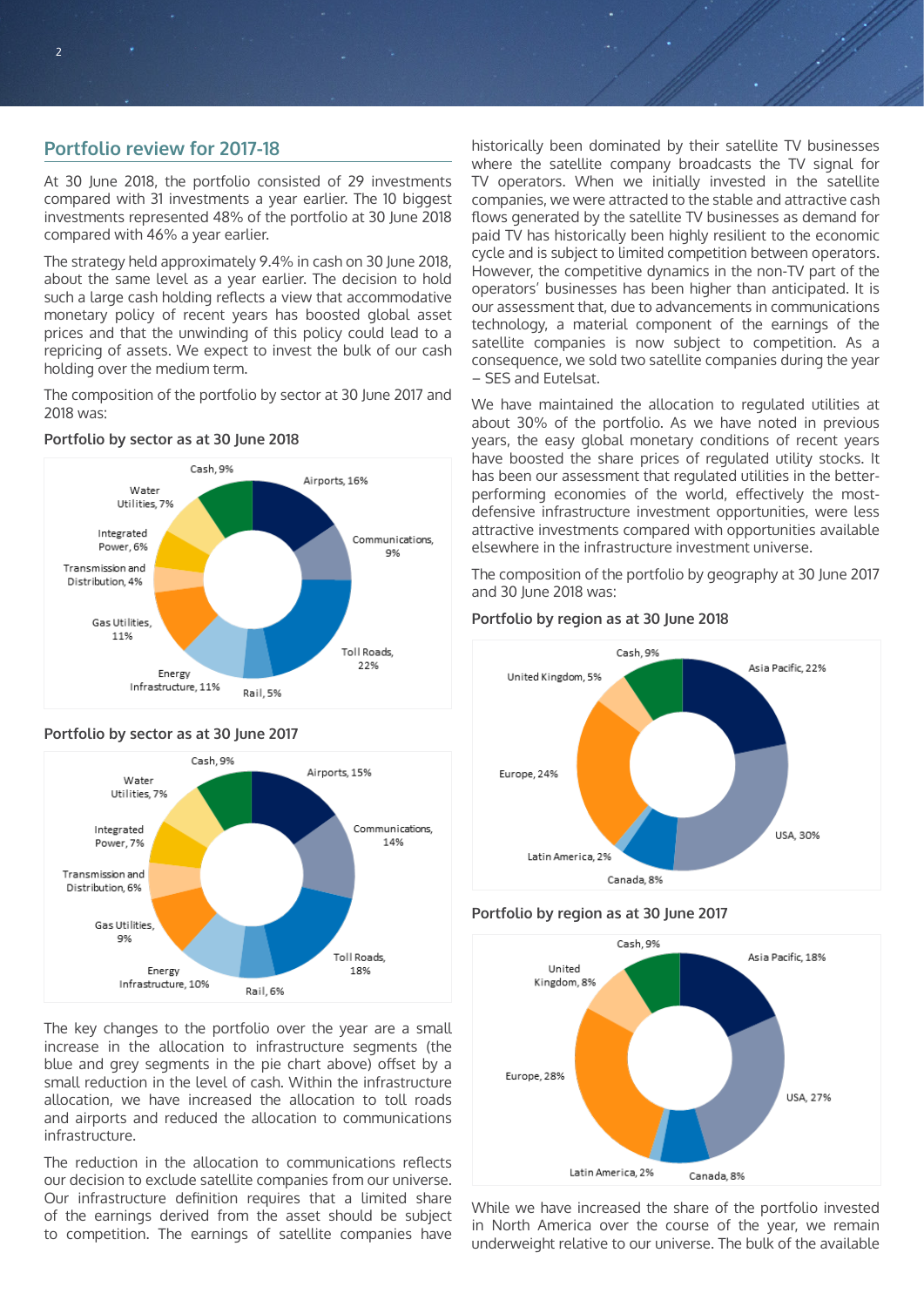

opportunities in North America are regulated utilities and, as outlined earlier, we judge that utilities are somewhat less attractive than other opportunities.

#### **Contributors**

The strategy's best-performing stocks for the year to June 2018 were generally infrastructure companies rather than utilities. Buoyant economies helped toll roads, airports and communications companies to grow traffic, passenger and data volumes. Notwithstanding higher interest rates, this was sufficient to generate attractive investment returns, particularly for those companies insulated from political issues. The companies that performed best included:

- Airport operator ADP (formerly Aeroports De Paris), which benefitted from steady passenger growth and news that the French government is readying to sell its 50.6% stake in the company. It is believed a number of companies and unlisted infrastructure funds would be keen to acquire the interest of the French government in the belief that the operations of this company can be enhanced. Such an outcome could result in a takeover offer to remaining shareholders or an improvement in underlying financial performance that would benefit existing shareholders.
- North American rail companies Canadian Pacific and Union Pacific, which benefitted from lower US corporate taxes, steady operational performance and expectations that operational efficiencies will continue to improve.
- Italian toll road operator SIAS, which delivered strong performance over the year, reflecting improvements to regulatory agreements and transparency to investors. The company finalised an agreement with the Italian government that will lead to toll increases on a number of its roads and it signed a new agreement for a concession in northern Italy. Further, the company improved the transparency of its structure through the sale of non-core assets and the release of a plan that helped clarify the company's outlook.
- Getlink (formerly known as Eurotunnel), which recorded steady traffic growth and healthy financial performance. The share price benefitted when Italian toll-road company Atlantia bought 15.5% of the company.

We note that the strong share-price performance of Getlink was in spite of the uncertainty surrounding the nature of the UK's impending separation from the EU. The terms of the UK departure are unknown and any major disruption to trade between the UK and Europe could affect Getlink's revenue as more than 140 billion pounds worth of goods pass through the tunnel.

• Atlas Arteria (formally Macquarie Atlas Roads), which enjoyed strong traffic growth from its key asset, French toll road APRR. This was more than enough to compensate for an underperforming Dulles Greenway in the US, which was hampered by improvements on competing routes as well as construction work in the corridor. Another contributing factor was the falling Australian dollar, which boosted cash flows in the reporting currency (Australian dollars). Finally, the

company internalised the management from Macquarie on favourable terms, which will result in reduced fee leakage and increased cash flow over time.

#### **Detractors**

The strategy's worst-performing stocks included Italian utilities Terna, SNAM and Italgas, North American energy infrastructure company Enbridge, the US regulated utility sector generally and UK regulated utilities.

• Italian-domiciled infrastructure companies faced political uncertainty, which hurt the outlook for toll road and utility companies held in the portfolio. The uncertainty hit the share prices of Italian regulated utilities, including electricity-transmission company Terna, gas-transmission company SNAM and gasdistribution company Italgas, which all recorded negative returns for the year. While Italy formed a left-right populist government under Prime Minister Giuseppe Conte in June about three months after inconclusive elections, political uncertainty soared in May when the country veered towards a fresh poll during negotiations among parties to form government that could have been an unofficial vote on the country's use of the euro.

While the Italian businesses in which the portfolio invests are strong businesses, any potential changes to Italy's connectedness to the EU institutional settings, no matter how unlikely, create uncertainty for these investments. The underlying financial performance for each of the Italian regulated utilities was strong and the outlook remains positive. Furthermore, these businesses are natural monopolies that provide essential services with management teams that MFG Asset Management regards as efficient and effective.

- Enbridge, which provides infrastructure in the form of pipelines that transport oil and gas across North America, faced adverse regulatory decisions. Key issues for Enbridge included the potential reduced earnings due to a revised policy statement from the Federal Energy Regulatory Commission regarding tax treatment for master limited partnerships (MLPs). While Enbridge is not an MLP, it owns interests in a number of related company MLPs. (The regulator announced that the taxfriendly MLP structure popular with pipeline firms would no longer be able to recover an income tax allowance in certain pipeline service contracts reducing its taxable income.)
- US-domiciled regulated utilities faced tighter monetary conditions. Higher 10-year US government bond yields acted as something of a headwind for the returns of these companies compared with the strategy's investments in infrastructure companies.
- UK regulated utilities faced challenges from impending updates to regulated determinations and the potential threat of nationalisation. The process to determine regulated earnings for the UK water utilities will shortly heat up. OFWAT, the UK water regulator, in early 2019 will issue a draft determination for the period 2021 to 2026. It is expected that the allowed earnings for the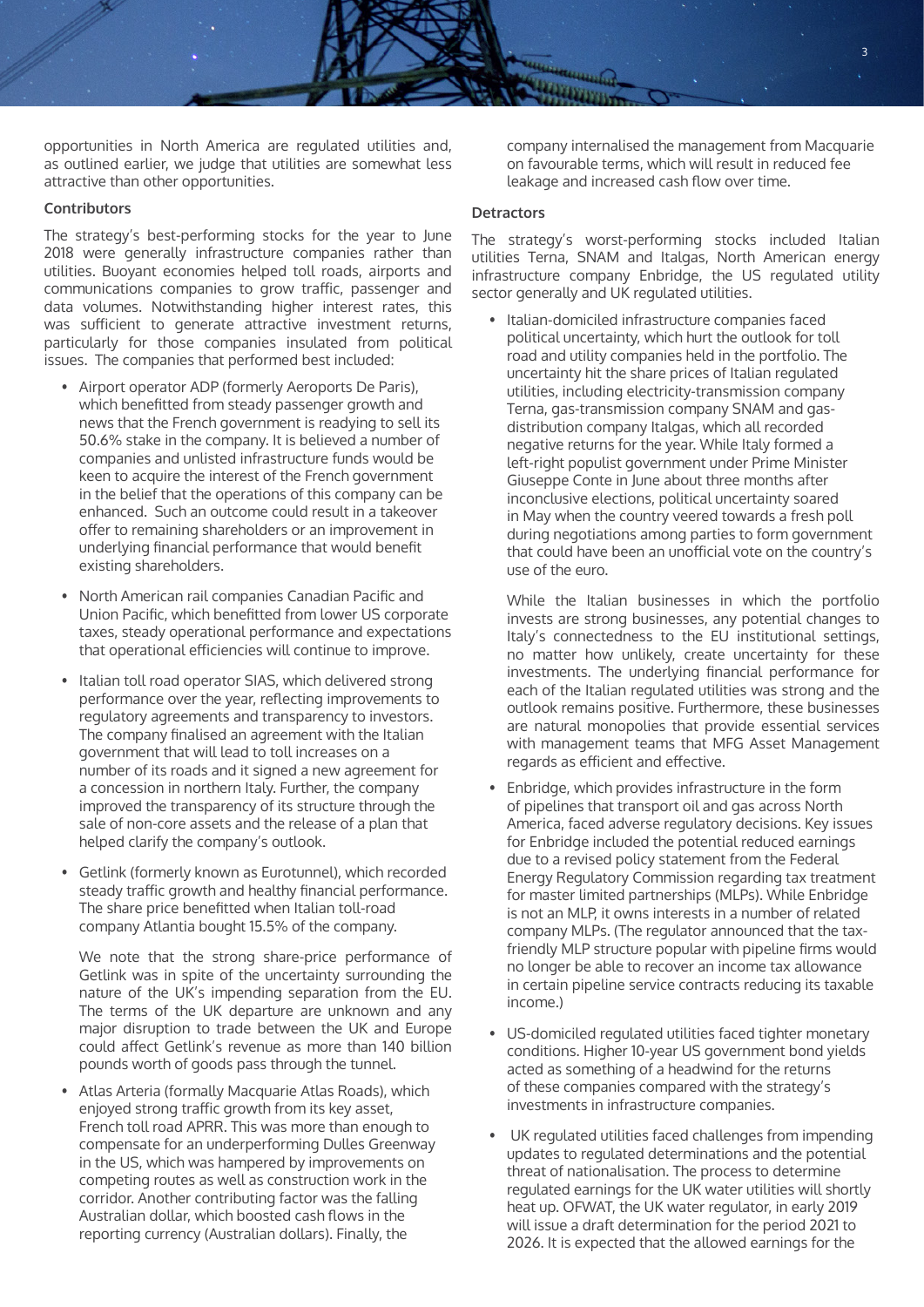utilities will decline compared with recent history due to the low level of prevailing interest rates. In addition to the uncertainties associated with the regulatory cycle, the Labour opposition party said that, if elected, it would nationalise key utilities at a price the Labour party considered appropriate rather than a price considered appropriate by investment convention or precedent. Both issues led to concerns about the reliability of future earnings to be derived from the UK regulated energy and water utilities.

# **Outlook**

4

We expect global monetary conditions to become less accommodative in coming years, which means long-term interest rates are likely to rise. There are two key areas we focus on when we assess what higher interest rates could mean for infrastructure stocks:

- The impact on the businesses We are confident that the businesses that meet our investment-grade infrastructure criteria are well placed to meet our expectations over the medium term even if interest rates rise.
- Impact on valuations and on debt and equity markets An increase in interest rates can be expected to lead to higher debt costs and higher long-term discount rates. Our forecasts and valuations for the businesses in which we have invested take these factors into account. The history of financial markets, however, indicates that higher interest rates will increase uncertainty. Stocks that are regarded as 'defensive', including infrastructure and utilities, are often shunned when interest rates increase because investors switch to higher-growth sectors. It is our experience, however, that provided these businesses have solid fundamentals, their stock prices will revert to a longer-term trend that reflects their earnings profiles.

Notwithstanding volatility on equity markets, we expect the underlying earnings of infrastructure and utility companies in our conservative universe to remain reliable and predictable. Ultimately, the value of the companies in our portfolio reflect the future cash flows they are expected to generate and the risks associated with those revenue flows. We believe that investment markets are pricing in higher, more 'normal' levels of interest rates. This means that if interest rates increase over the medium term, we can expect the impact on asset prices to be somewhat muted because investors have already allowed for some increase in rates.

Even allowing for the resilient nature of the stocks held in the portfolio, we expect to see volatility in equity markets, particularly if US interest rates rise as we expect. We are confident, however, that any increase in interest rates will fail to hamper the financial performance of the stocks in the portfolio.

We believe that infrastructure assets, with their reliable earnings that are protected to a degree from inflation, are an attractive, long-term investment proposition. The predictable nature of their earnings compared with those offered by other asset classes means that infrastructure assets offer diversification benefits. In uncertain times, the reliable financial performance of infrastructure stocks makes them particularly attractive. An investment in listed infrastructure can be expected to reward patient investors.

Yours sincerely

Gerald Stack Portfolio Manager 26 July 2018